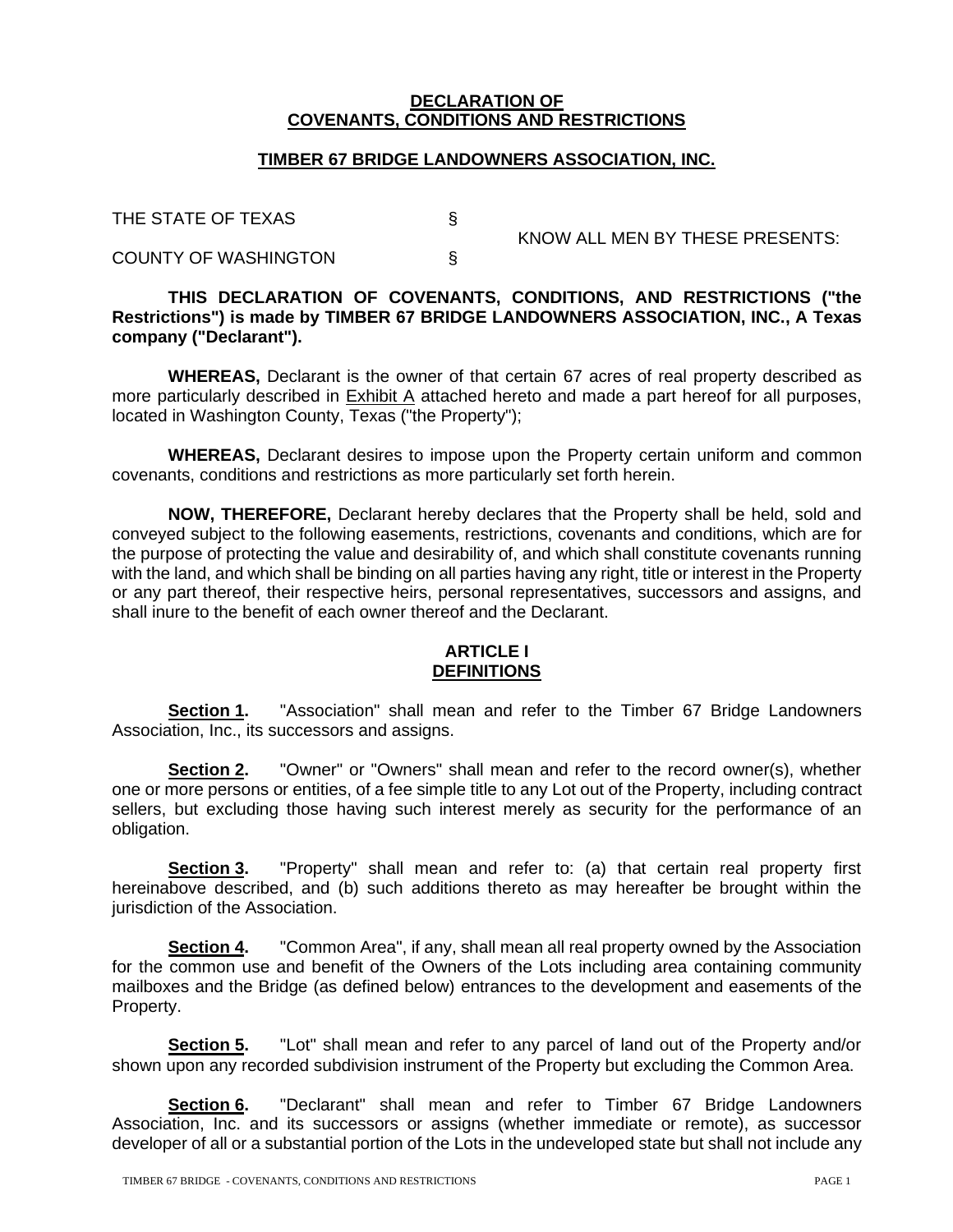purchaser of one or more developed Lots. For the purposes of this Declaration, "Developed Lot" shall mean any parcel of land subdivided out of the Property.

**Section 7.** "ACC" shall mean the Architectural Control Committee.

**Section 8.** "Main Roads" shall mean, as shown on the recorded subdivision instrument of the Property.

**Section 9.** "Bridge" shall mean the bridge as built by the Declarant on the Property in accordance with the specifications for same as established by the laws of the State of Texas and the rules and regulations of Washington County, Texas.

# **ARTICLE II MEMBERSHIP IN ASSOCIATION; VOTING RIGHTS**

**Section 1. Members.** Every owner of a Lot will be a member of the Association; membership will be appurtenant to and may not be separated from ownership of a lot.

**Section 2**. **Voting.** The Association will have two classes of voting members as follows:

**Class** A. Class A members will be all owners with the exception of Declarant and will be entitled to one vote for each Lot owned by such Class A member. When more than one person holds an interest in a given Lot, all such persons will be members and the vote for such Lot will be exercised as they may determine among themselves. In no event may more than one vote be cast with respect to any Lot owned by Class A members.

**Class** B. The Class B member will be Declarant, who will be entitled to exercise ten votes for each Lot owned by the Declarant. The Class B membership will cease and be converted to Class A membership when the total votes outstanding in the Class A membership equal the total votes outstanding in the Class B membership, or on March 1, 2025, whichever first occurs.

#### **ARTICLE III USE RESTRICTIONS AND ARCHITECTURAL CONTROLS**

**Section 1. Construction of Improvements**. Each Lot shall be used only for singlefamily residence purposes as defined hereafter and shall be in compliance with the following:

- 1.01 The main residence shall be a single-family residential dwelling not to exceed two and one-half (2-1/2) stories in height, with a living area of the main residential structure (exclusive of outbuildings, guest houses, porches, garages and servants quarters) shall not be less than two thousand two hundred (2,200) square feet a private garage for not more than five (5) cars, and other structures (including guest houses or servants' quarters). Other structures shall not exceed the main residence in height and may be permanently occupied only by a member of the family occupying the main residence on the Lot, or by domestic servants employed on the premises. The design of other structures shall be consistent with the main residence.
- 1.02 Sheds and small storage buildings are permitted. These improvements must be specifically approved by the ACC.
- 1.03 Manufactured and/or mobile homes and/or modular homes are strictly prohibited.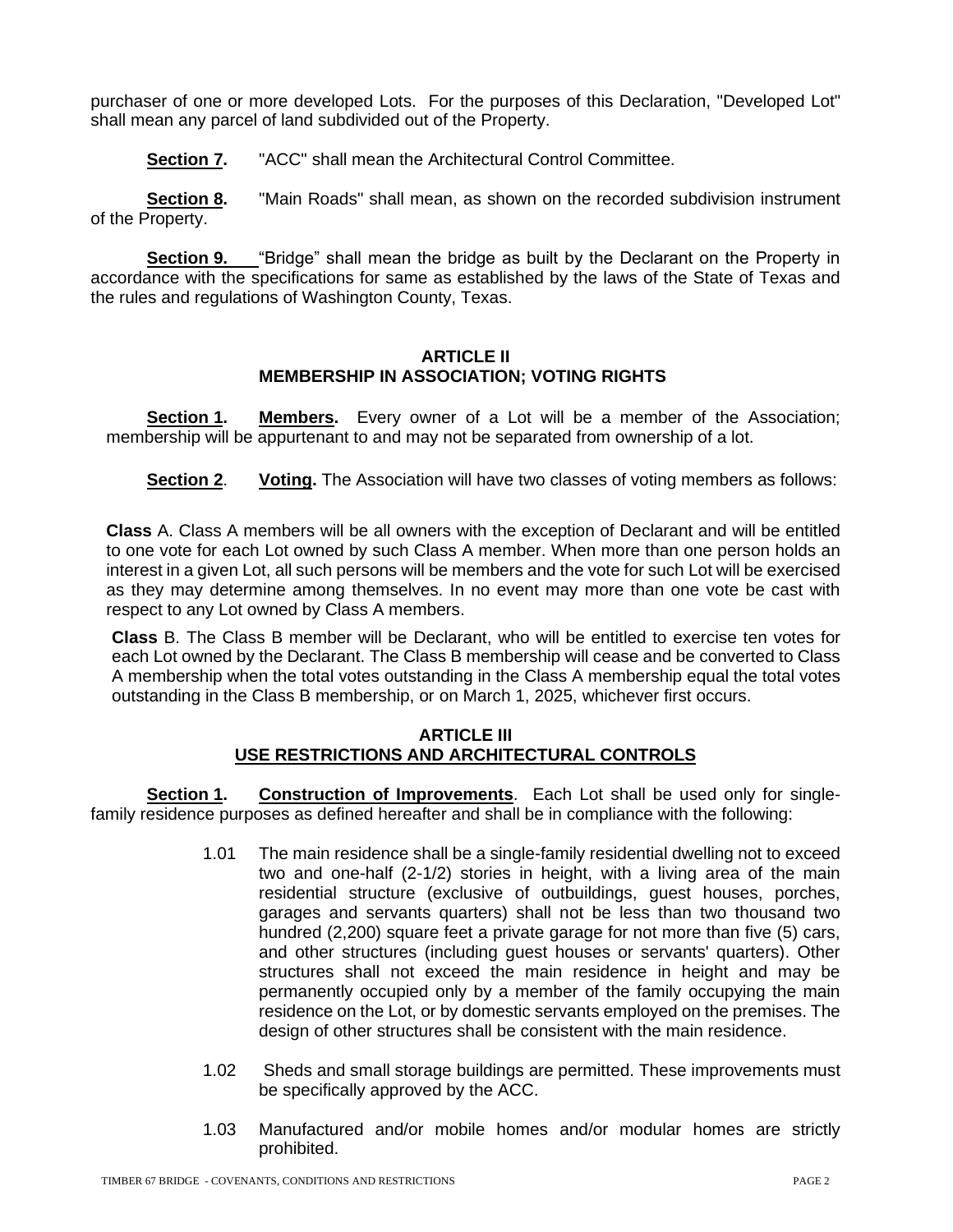- 1.04 Detached carports are prohibited unless specifically approved by the ACC.
- 1.05 No garage doors facing the street on any buildings built on the Lot are allowed.

1.06 (a) No vertical landscaping shall be built in the County road easement/setback, and (b) any vertical landscaping entrance into a Lot must be approved by the ACC.

**Section 2. Architectural Control and Approval of Builders**. No buildings or improvements of any character shall be erected or placed or the erection thereof begun, or changes made in the design thereof after original construction, on any Lot until the construction plans and specifications and a site plan showing the location of the structure or improvements have been submitted to and approved, in writing by the ACC, as to compliance with these restrictions, quality of material, harmony of external design with existing and proposed structures and as to location with respect to topography and finish grade elevation and consistent with a design that is compatible with the country setting and style in the Timber 67 Bridge area. Unconventional, extreme, and nonconforming design is discouraged. The ACC shall be comprised of three members and shall exercise sound discretion when considering contemplated improvements. The initial members of the ACC shall be Terry S. Ward, Darlene Ward, and Isabelle Orrick. If there exists at any time one or more vacancies in the ACC, the remaining member or members of the ACC may designate successor member(s) to fill such vacancy or vacancies. The ACC and the individual members thereof shall not be liable for any act or omission in performing or purporting to perform the functions delegated hereunder. In the event the ACC fails to indicate its approval or disapproval within sixty (60) days after the receipt of the required documents, approval will not be required, and the related covenants set out herein shall be deemed to have been fully satisfied. Declarant hereby retains its right to assign the duties, powers and responsibilities of the ACC to the Association when one hundred percent (100%) of all Lots and any other areas annexed to the Property have been conveyed to Owners, and the term "Architectural Control Committee" or "ACC" herein shall include the Association as such assignee. The approval or lack of disapproval by the ACC shall not be deemed to constitute any warranty or representation by the ACC including, without limitation, any warranty or representation relating to fitness, design or adequacy of the proposed construction or compliance with applicable statutes, codes and regulations. The Association may charge a reasonable fee not to exceed the sum of \$250.00 to retain an architect to review plans engineering and specifications for improvements.

 The ACC may, but shall not be required to, from time to time promulgate an outline of minimum acceptable architectural and/or construction guidelines; provided, however, that such outline will serve as a minimum guideline and the ACC will not be bound thereby. The ACC may provide detailed style or construction specifications in the Architectural Guidelines, and the ACC may from time to time amend and update the Architectural Guidelines.

 The ACC shall have the power to and may allow reasonable variances and adjustments to the restrictions set forth herein in order to overcome practical difficulties and to prevent unnecessary hardships in the application of the restrictions contained herein; provided, however, that such is done in conformity with the intent and purposes hereof; and provided further, that in every instance such variance or adjustment will not be materially detrimental or injurious to other property, improvements or the Owners thereof. Furthermore, such variances and adjustments as may be granted hereunder may include without limitation the height, size and building setback restrictions as set forth herein.

Further, all builders performing construction on a Lot must be pre-approved in advance by Developer in its sole discretion.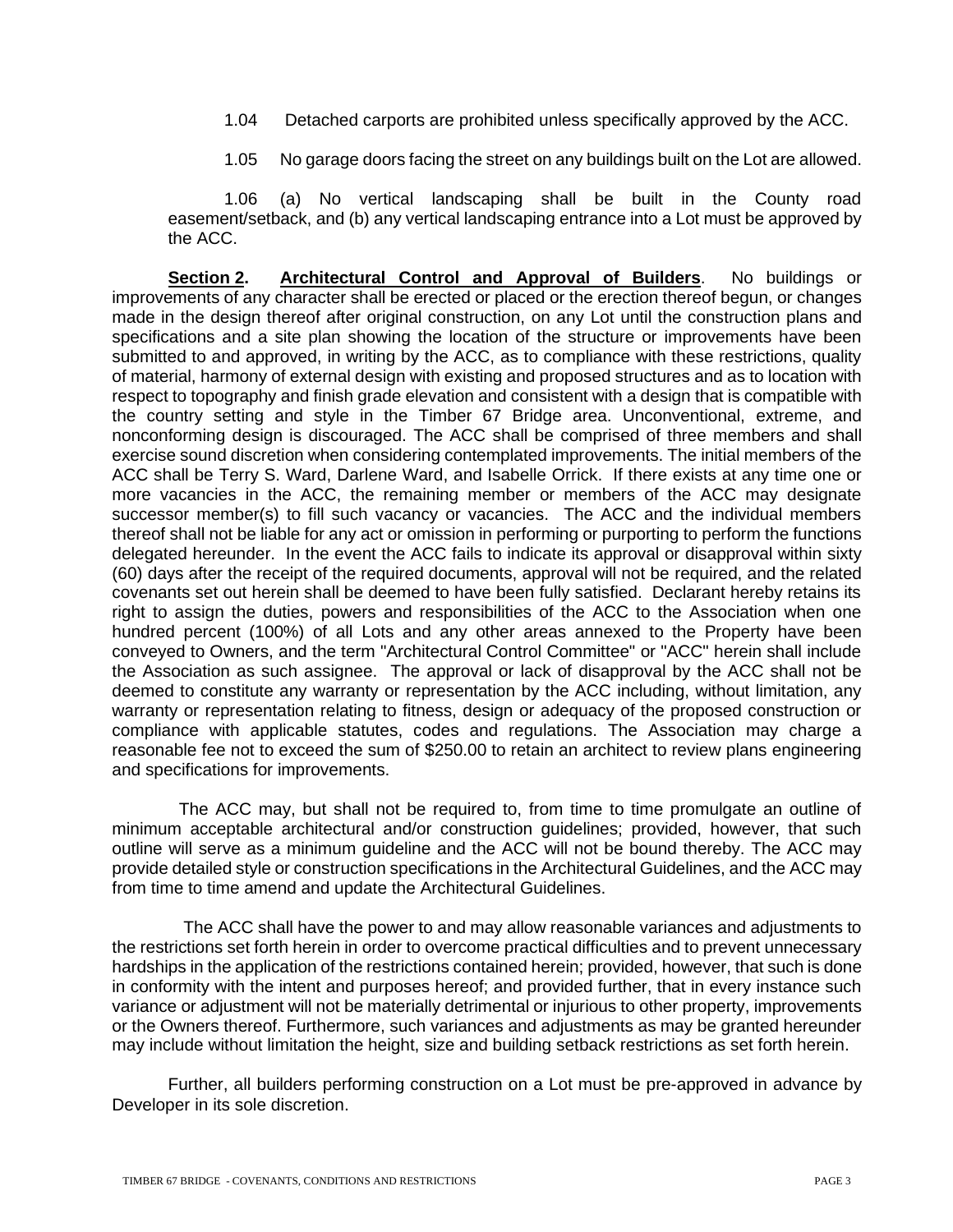**Section 3. Minimum Square Footage within Improvements.** The living area of the main residential structure (exclusive of outbuildings, guest houses, porches, garages and servants' quarters) shall not be less than two thousand two hundred (2,200) square feet. The ACC, at its sole discretion, is hereby permitted to approve deviations in any building area herein prescribed in instances when in its sole judgment, such deviations would result in a beneficial common use consistent with the Subdivision. Such approvals must be granted in writing in recordable form and when given shall become a part of these restrictions to the extent of the particular Lot involved.

**Section 4. Exterior Materials**. Unless otherwise approved by the ACC, in its sole and exclusive discretion, the exterior materials of the main residential structure and any attached garage, guest houses, and servants' quarters shall be constructed of masonry, stucco, hardiplank, cedar, or other wood siding.

**Section 5. Location of the Improvements Upon the Lot.** No building or other improvements shall be located on any Lot nearer than:

- a. seventy-five feet (75') to the Main Roads; and
- b. twenty-five feet (25') to the side or rear Lot line.

**Section 6. Composite Building Site.** Any Owner of one or more adjoining Lots may consolidate such Lots into one single-family residence building site with the privilege of placing or constructing improvements on such composite building site, in which case setback lines shall be measured from the resulting combined Lot lines rather than from the singular Lot lines.

**Section 7. Minimum Setbacks for Preservation of Existing Native Vegetation.** A minimum 15-foot wide native vegetation buffer zone shall be maintained on the Lot undisturbed; and, removal or trimming of trees, brush or any other vegetation within such 15-foot wide native vegetation buffer zone on the Lot is expressly prohibited except necessary for any public utility easements. For reference purposes only, an example of such 15-foot wide native vegetation buffer zone is as set forth on Exhibit B attached hereto

**Section 8. Easements.** Easements for installation and maintenance of utilities are reserved (or will be reserved) by Declarant, and no structure of any kind shall be erected upon any of said easements.

The Owner shall maintain all the easements located on their Lot if any. Maintaining includes but is not limited to cutting of the drainage ditches, keeping the easement area clean and free of debris and trash. Neither Declarant nor any utility company using the easement shall be liable for any damage done by either of them or their assigns, their agents, employees or servants to shrubbery, trees, flowers or improvements of the owner located on the land within or affected by said easements.

The Main Roads shall be constructed according to plans and specifications approved by Washington County, Texas, for maintenance by Washington County, Texas. However, each Lot Owner shall be solely responsible for the maintenance of any driveways from a Main Road to the Lot from that point where such driveways tie into the Main Road.

Additionally, each Lot owner is responsible and shall cut the grass and maintain the surface of any easement, ditch areas or unimproved right of way from the main road that borders their property.

**Section 9. Prohibition of Trade and Offensive Activities.** No retail, industrial, multifamily construction, office building, or mixed-use commercial construction, shall be allowed on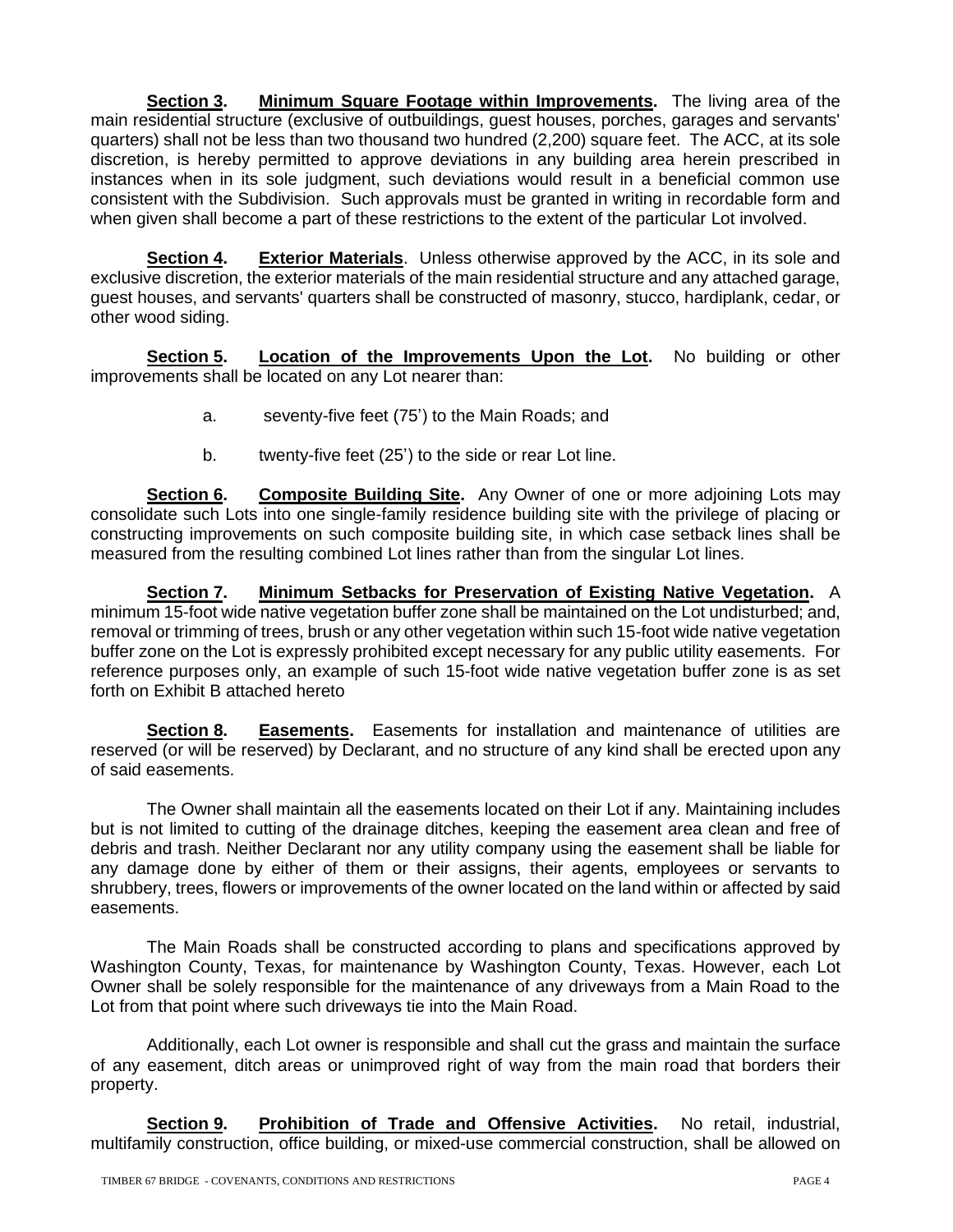any Lot. Noxious or offensive activities of any sort including loud noises, or anything done on any Lot that may be or become an annoyance or a nuisance to the neighborhood shall not be permitted.

**Section 10. Use of Temporary Structures.** No structures of a temporary character including but not limited to mobile home, trailer, tent, shack, garage, barn or other outbuildings shall be used on any Lot at any time as a residence. Buildings used for accessory or storage purposes shall be limited to not more than two and one-half (2-1/2) stories in height and shall be subject to approval of the ACC. Temporary structures may be used as building offices and for related purposes during the construction period. Such structures shall be inconspicuous and sightly and shall be removed immediately after completion of construction.

**Section 11. Storage of Automobiles, Boats, Trailers and other Vehicles**. No boat RV's, trailers, boats, travel trailers, automobiles, trucks, tractor-trailers, campers or vehicles of any kind shall be semi-permanently or permanently stored in the public street right-of-way or on driveways. Storage of such items and vehicles must be screened from public view, either within the garage or behind a fence which encloses the rear of the Lot. No inoperable boat trailers, boats, travel trailers, automobiles, trucks, tractor -trailers, campers or vehicles of any kind shall be semipermanently or permanently stored on any Lot.

**Section 12. Mineral Operations**. No oil, gas or other mineral drilling, development operations, refining, quarry, or mining operations of any kind shall be conducted or permitted upon or in any Lot. No wells (excluding water wells and septic tanks), tanks, tunnels, mineral excavation, or shafts shall be conducted or permitted upon or in any Lot. No derrick or other structures designed for the use of boring for oil or natural gas shall be erected, maintained, or permitted upon any Lot.

**Section 13. Firearms.** No pistol, rifle, shotgun or any other firearm or explosives or any other device capable of killing or injuring or causing property damage shall be discharged on any part of the Property, except as follows:

- a. for the protection of Owners of the Lots and their property or animals from predators or nuisance varmints;
- b. Upon written permission of the Association.

. **Section 14. Commercial use.** Commercial activity, whether for profit or not, open to the public or business invitees is prohibited. Similarly, commercial use that involves, directly or indirectly, the storage, warehousing and/or distribution of goods or services is prohibited. See Section 8 above.

**Section 15. Agricultural use**. Any keeping or raising of animals, except for common domesticated household pets, such as dogs and cats, is expressly prohibited. In no event may more than five (5) total domesticated household pets, no more than three (3) of which housed outside be kept on any Lot. At all times Owners with domesticated household pets must be able to demonstrate proof of rabies vaccinations from a licensed veterinarian. No pets shall be permitted to roam freely. No domesticated household pets shall be kept for breeding or commercial purposes. Livestock, wolves, and exotic pets, including without limitation, reptiles, swine, monkeys, arachnids and large cats or other species of a wild or non-domesticated nature are strictly prohibited.

No more than eight chicken hens allowed on a single-family residential lot. The chicken hens shall be provided with and housed inside a covered structured enclosure at all times, which is located within the rear yard inside of a fenced perimeter enclosure. No covered enclosure shall be located closer than twenty feet to any property line of an adjacent property. The covered enclosure shall not be located closer than 30 feet to any residential structure on an adjacent property. Covered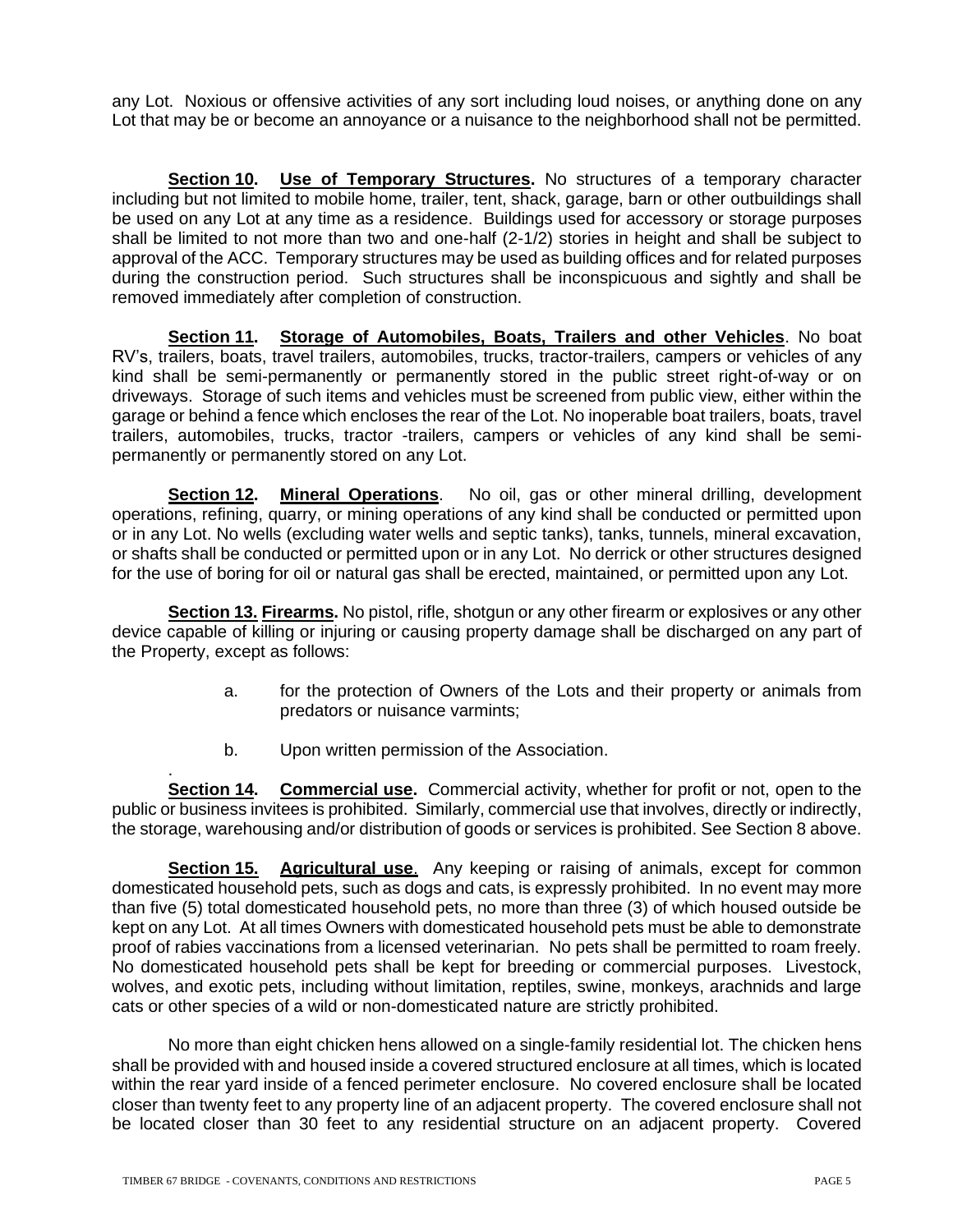enclosure and surrounding area must be kept clean at all times. Roosters and breeding poultry are strictly prohibited.

**Section 16. Fences.** The Developer has (or will have) installed split-rail fencing in front of each Lot along the main common road (the Main Road Fence"). Owners are required and must maintain the split rail fencing that is on the front property line of their Lots, from corner to corner of their side property lines.

The fence is built on the front property line of each Lot travelling down the front of each Lot from side property line to side property line. The Fence must be constructed of treated cedar posts and rails. When repairs are made it must be done with the exact dimensions as the existing split rail fence with the exact same/type of materials and color.

The specifications of the fence are shown as follows:



Hurricane-type or chain-link fences are strictly prohibited and forbidden anywhere in the development, and no variance for same will be granted. No vertical landscaping shall be built in the County Road easement/setback, and any vertical landscaping entrance into a Lot must be approved by the ACC.

**Section 17. Lot Maintenance**. The Owner or occupants of all Lots shall at all times keep all weeds and grass thereon cut in a sanitary healthful, attractive manner and shall in no event use any Lot for storage of vehicles, material, and equipment except for normal residential requirements or incident to construction of improvements thereon as herein permitted. The accumulation of garbage, trash or rubbish of any kind or the burning thereof (except as such burning is permitted by law) of any such materials is prohibited. Each Lot owner shall arrange for at least weekly garbage, rubbish and trash pickup from the Lot (or on an as needed basis) as long as such service is not provided and required by a municipality. The Association may, at its option, allow each Lot Owner to purchase trash service from one service and charge for such service as part of the assessments described in Article IV hereof. In the event of default on the part of the Owner or occupant of any Lot in observing the above requirements or any of them, such default continuing after ten (10) days' written notice thereof, Declarant, or its assigns, may without liability to Owner or occupant, but without being under any duty to so do, in trespass or otherwise, enter upon said Lot, cut, or cause to be cut, such weeds and grass and remove or cause to be removed, such garbage, trash and rubbish or do any other thing necessary to secure compliance with these restrictions and to place said Lot in a neat, attractive, healthful and sanitary condition, and may charge the Owner or occupant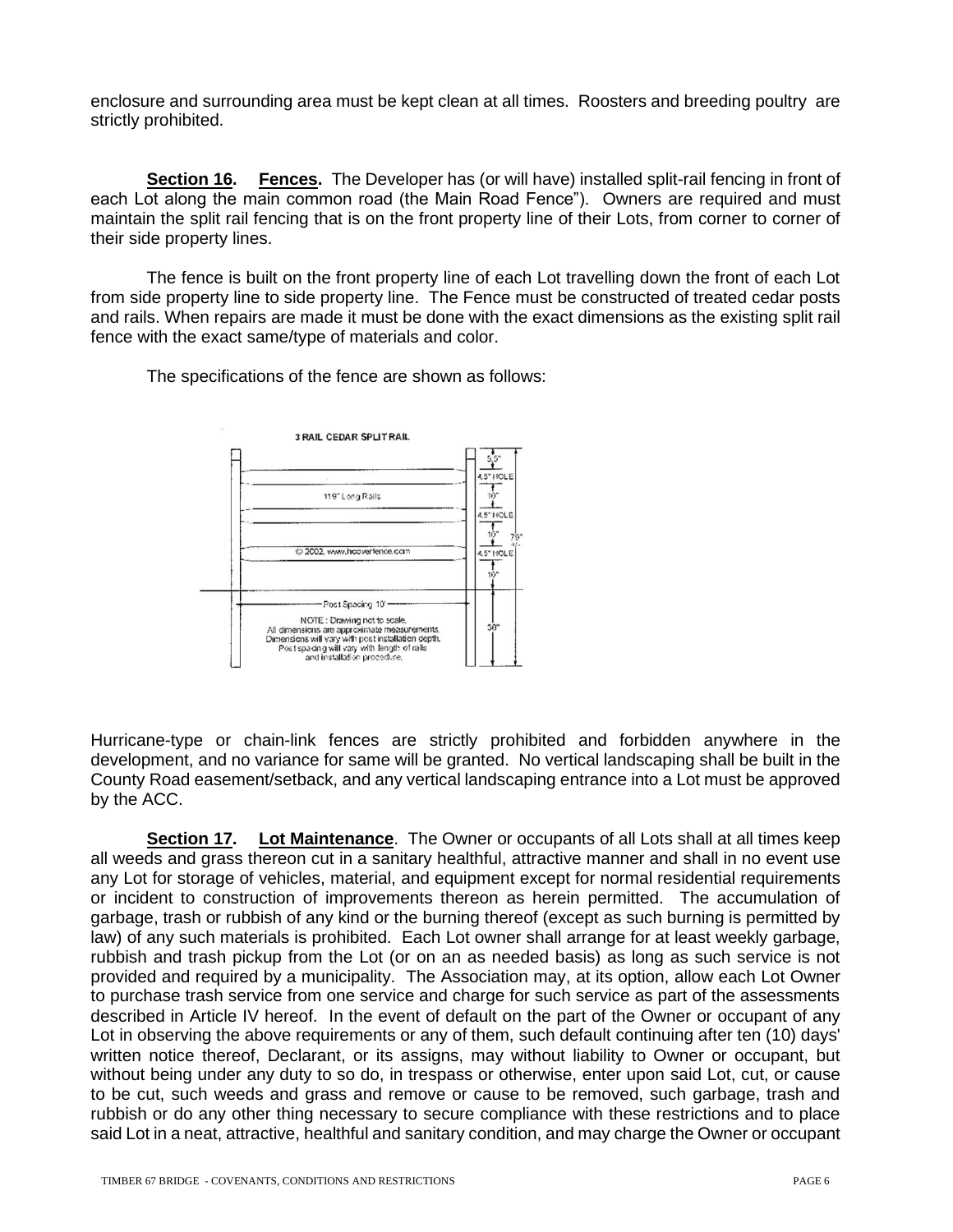of such Lot for the cost of such work. The Owner or occupant, as the case may be, agrees by the purchase or occupation of the Lot to pay such statement immediately upon receipt thereof. Any unpaid amount shall bear interest at the lesser of the highest rate allowed by law or eighteen percent (18%) per annum.

**Section 18. Trash containers, dumpsters or any object holding or storing trash.**  Trash containers, dumpsters or any object holding or storing trash must be out of sight of the all public or private roads surrounding or going through the Timber 67 Bridge area. Storing or placing and trash containers, dumpsters or any object holding or storing trash at or near driveway near the road, or the road frontage of property is strictly prohibited.

Moveable Trash containers may be put at the entrance of a Lot near the road, the night before or the morning of a scheduled trash pickup day by a hired garbage company and hauler. The moveable containers shall be removed from the road area the same day of the trash pickup day.

**Section 19. Mail boxes, newspaper holders.** The placement of mail boxes, newspaper holders or any other containers or apparatus to receive deliveries or for pickup of items located on Lots is prohibited.

**Section 20. Signs, Advertisements and Billboards**. Except for entrance, street, directional, traffic control, and safety signs, and such promotional signs as may be maintained by Declarant and builders, or agents or contractors thereof, or the Association, no signs or advertising devices of any character shall be erected, posted, or displayed upon, in or about the property.

 No sign, advertisement, billboard or advertising structure of any kind shall be placed, maintained or displayed to the public view of any Lot except one standard realtor or for sale by owner sign for each building site, of not more than two feet by two feet, advertising the property for sale, provided that Declarant, or its assigns, may maintain, as long as it owns property in the Subdivision, in or upon such portions of the Property as Declarant may determine, such facilities as in its sole discretion may be necessary or convenient, including, but without limitation to offices, storage areas, model units and signs. Declarant, or its assigns, shall have the right to remove any such sign, advertisement, billboard or structure which is placed on said Lots in violation hereof, and in doing so shall not be subject to any liability for trespass or other tort in connection therewith or arising from such removal.

**Section 21. Roofing Materials**. The roof of all buildings (including any garage or servants' quarters) shall be constructed or covered with composition shingles, tiles, metal or slate acceptable to and approved by the ACC. Any other type of roofing material shall be permitted only at the sole discretion of the ACC upon written request.

**Section 22. Maximum Height of Antennae.** No electronic antenna or device of any type other than an antenna for receiving normal television signals shall be erected, constructed, placed or permitted to remain on any Lot, residences, or buildings except as approved by the ACC. Television antennae may be attached to the residence provided, however, such antenna must be located to the rear of the roof ridge line, gable or center line of the principal dwelling. Freestanding antennae must be attached to and located behind the rear wall or on a sidewall of the main residential structure. Antennae, either freestanding or attached, must have ACC approval as to the placement of the antennae on the Lot. No portion of any Lot shall be sold, leased, conveyed, or in any manner transferred for use as a wireless or cellular communication facility. Placement of microwave towers, cellular communication towers, and ham operator communication towers are strictly prohibited

**Section 23. Re-subdivision**. Declarant may subdivide any of the Lots at its discretion. A Lot Owner may not subdivide a Lot.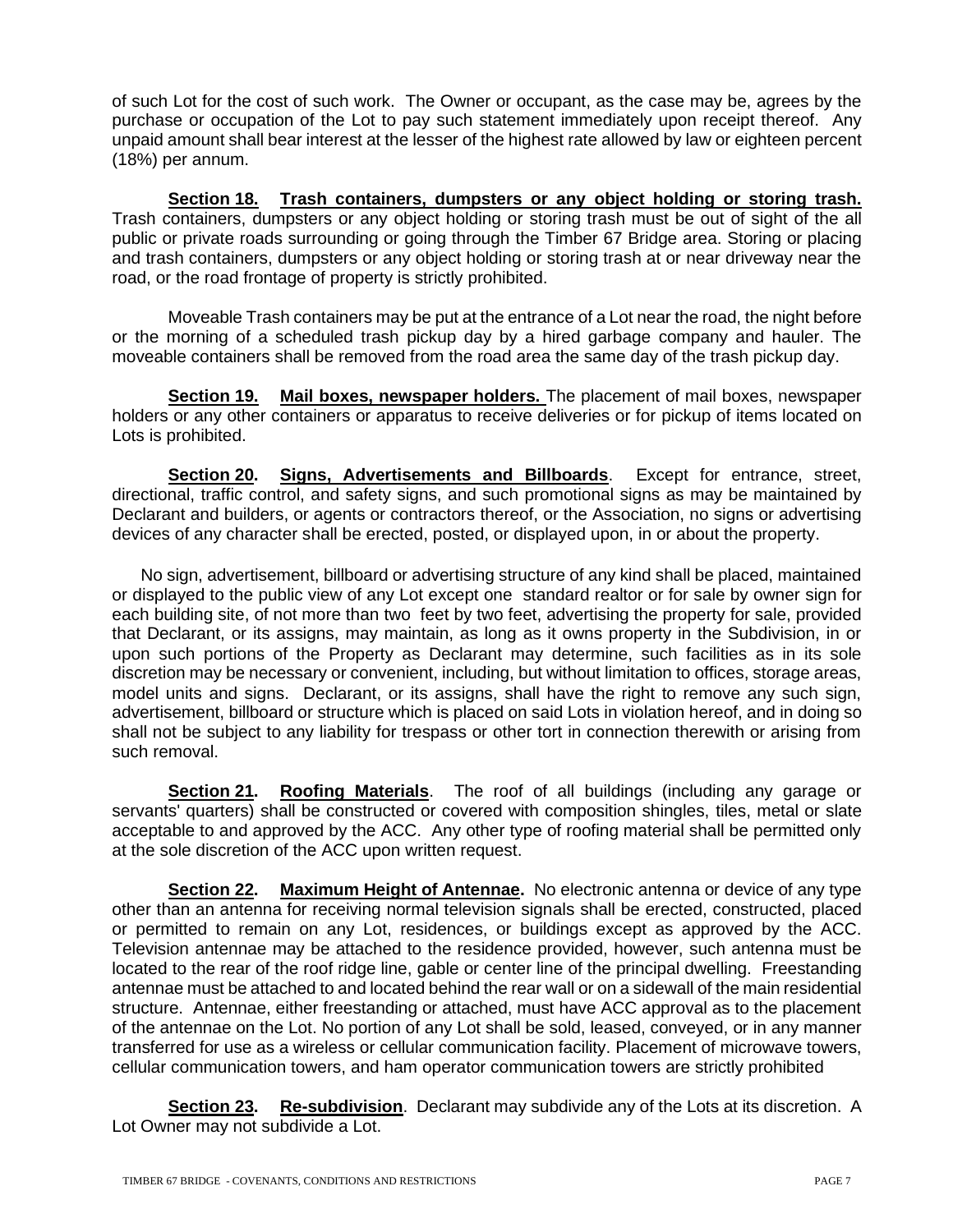**Section 24. Septic Systems**. Prior to occupancy of a home, or any livable building each Lot Owner shall construct, install and maintain a septic tank and soil absorption system in accordance with the specifications for same as established by the laws of the State of Texas and the rules and regulations of Washington County, Texas. If such septic system complies with such specifications, but still emits foul or noxious odors or unsafe liquid onto streets, ditches or adjoining Lots, such system shall be modified so as to eliminate such foul or noxious odors or unsafe liquid.

**Section 25. Water System.** Water wells shall be drilled and maintained in accordance with the laws of the State of Texas and the rules and regulations of Washington County, Texas.

**Section 26. Maintenance of the Bridge.** Owners acknowledges that all labor, supervision, materials, equipment, tools, transportation, permits, services, and all other things necessary for the maintenance of the Bridge, including the Bridge covering, shall be the responsibility of the Association and not Washington County, Texas.

## **ARTICLE IV COVENANT FOR MAINTENANCE ASSESSMENTS**

**Section 1. Creation of the Lien and Personal Obligation of Assessments**. Each Owner of any Lot by acceptance of a deed therefore, whether or not it shall be so expressed in such deed, shall be deemed to covenant and agree to pay to the Association: (1) annual assessments or charges; provided, however, the maximum annual assessment shall initially be \$500 for each Lot as described below in Section 3, (2) special assessments for capital improvements, for repayment of funds borrowed and used in payment of capital improvements, (3) other assessments lots maintain assessments of article III section 15 for mowing Lots, removing trash, or other purposes. Such assessments shall be established and collected as hereinafter provided. The annual, and special assessments, together with interest, costs, and reasonable attorneys' fees, shall be a charge on the Lot and shall be a continuing lien upon the Lot against which each such assessment is made. Each such assessment, together with interest, costs and reasonable attorneys' fees, shall also be the personal obligation of the person who was the Owner of the Lot at the time when the assessment fell due. Appropriate recitations in the deed conveying each Lot will evidence the retention of a vendor's lien by Declarant for the purpose of securing payment of said charge assigned to the Association without recourse on Declarant in any manner for the payment of said charge and indebtedness. Declarant/developer and general partner shall be exempt from all assessments. Notwithstanding anything herein to the contrary, no assessments shall be payable by Declarant for each Lot owned by Declarant. Any loan or advance by Declarant to the Association for payment of any liability, cost or expense incurred by the Association shall be repaid by the Association to Declarant.

**Section 2. Purpose of Assessments.** The assessments levied by the Association shall be used exclusively to promote the recreation, health, safety and welfare of the Owners of the Lots within the Property and for the improvements and maintenance of the Common Area, if any.

**Section 3. First Assessment Payment and Maximum Annual Assessment.** Assessments will initiate upon the conveyance of the first Lot to an Owner. The maximum annual assessment (not including assessments for trash, service and other special assessments) shall be the sum of \$500.00 of each Lot. From and after January 1, of the second year immediately following the conveyance of the first Lot in the Subdivision, to an Owner, the maximum annual assessment may be increased ten percent (10%) of the maximum assessment for the previous year by an affirmative vote of fifty percent (50%) of the votes of the Owners of the Lots, each Owner or Owners of the Lots being entitled to one vote per each Lot owned, who are voting in person or by proxy, at a meeting duly called for such purpose. The Board of Directors of the Association may fix the annual assessment at an amount not in excess of the maximum.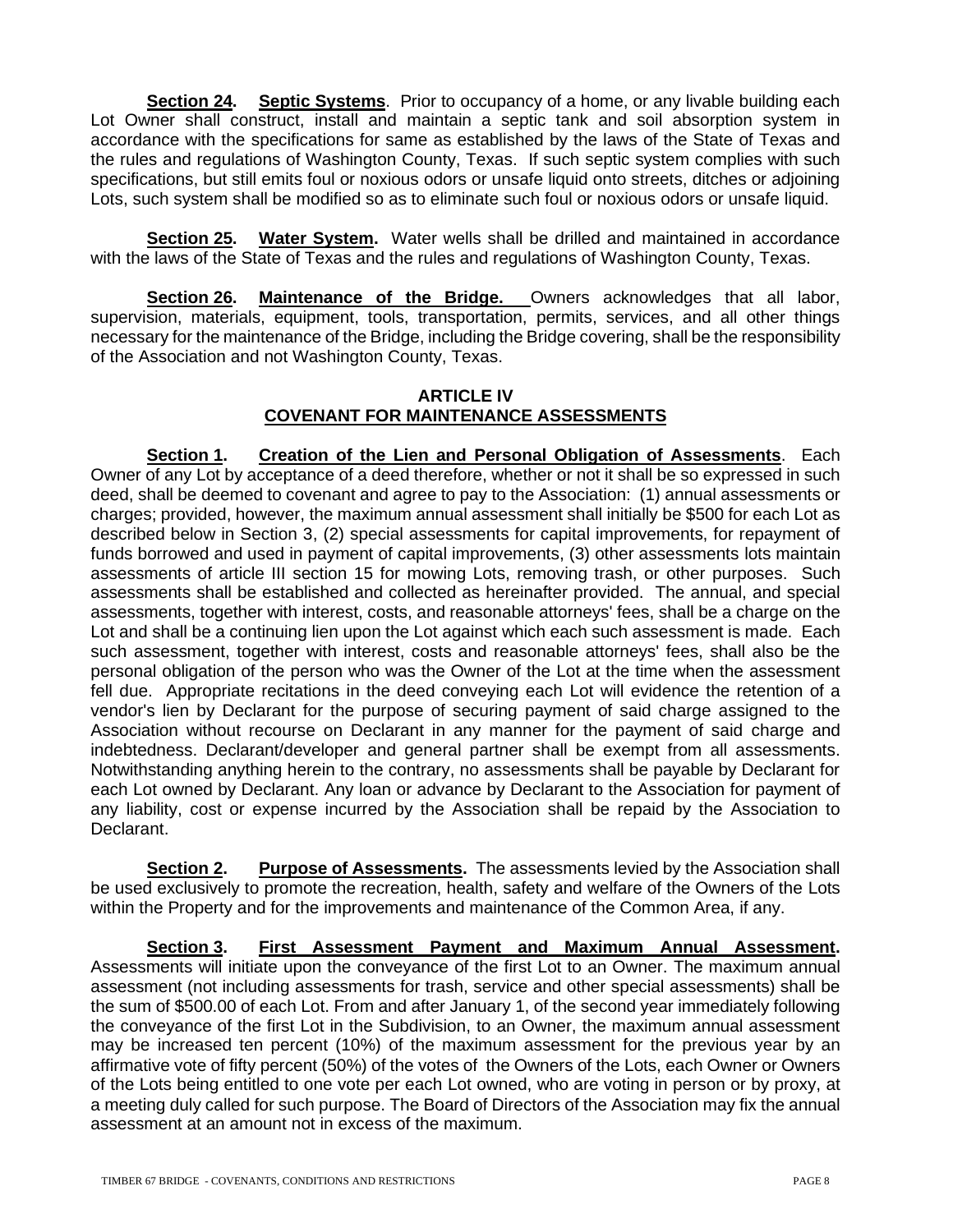**Section 4. Special Assessments for Capital Improvements.** In addition to the annual assessments authorized above, the Association may levy, in any assessment year, a special assessment applicable to that year only for the purpose of defraying, in whole or in part, the cost of any construction, reconstruction, repair or replacement of a capital improvement upon the Common Area, including fixtures and personal property related thereto provided that any such assessment shall have the assent of two-thirds (2/3rds) of the votes of the Owners of the Lots who are voting in person or by proxy at a meeting duly called for this purpose. Developer will pay special assessments on the lots owned by developer at the time of the special assessments is authorized.

In addition to the assessments authorized above, the Association may levy in any assessment year the following special assessments:

- (a) **Bridge Maintenance Reserve.** For the calendar year 2022, the Association levied an annual special assessment for each Lot of \$50 for a Bridge Maintenance Reserve. For any assessment year after 2022, the Association may levy an annual assessment for each Lot for the Bridge Maintenance Reserve which has the effect of bringing the aggregate amount in such special reserve account to a total of \$5,000 or any such higher amount as may be approved by the Owners pursuant to Section 5 below.
- (b) **Reserve Accounts.** Each special assessment shall be placed in a separate, segregated account and may be used by the Association only for the purpose for which each such assessment was made. Except as provided for this Section 4, the Bridge Maintenance Reserve may be used solely for the maintenance or replacement/reconstruction of the Bridge as the Association determines from time to time in its sole discretion.

**Section 5. Notice and Quorum for any Action Authorized Under Sections 3 and 4.**  Written notice of any meeting called for the purpose of taking any action authorized under Sections 3 and 4 of Article III shall be mailed (by U.S. first class mail) to all Owners of the Lots not less than thirty (30) days nor more than sixty (60) days in advance of the meeting. At the first such meeting called, the presence of Owners of the Lots or of proxies entitled to cast sixty percent (60%) of all the votes of the Owners of the Lots shall constitute a quorum. If the required quorum is not present at any such meeting, the meeting shall be adjourned but another meeting may be called subject to the same notice requirement, but the required quorum at such subsequent meeting shall be fifty-one (51%) of the votes of the Owners of the Lots instead of sixty percent (60%) as required for the first proceeding meeting. No such subsequent meeting shall be held more than sixty (60) days following the proceeding meeting.

**Section 6. Rate of Assessment.** All Lots in the Subdivision shall commence to bear their applicable maintenance fund assessment simultaneously and Lots in the Subdivision that are owned by Declarant are exempt from assessment. Lots that are occupied by residents shall be subject to the annual assessment determined by the Board of Directors in accordance with the provisions hereof. The rate of assessment for an individual Lot, within a calendar year, can change as the character of ownership and the status of the occupancy by a resident change, and the applicable assessment for such Lot shall be prorated according to the rate required during each type of ownership. The rate of assessment for trash service shall be set by the Declarant or the Board of Directors of the Association, whichever is in charge of such at the time.

**Section 7. Date of Commencement of Assessments: Due Dates**. The annual assessments provided for herein shall commence as to all Lots in the Subdivision, two (2) years when the first Lot therein is deeded to an owner, a builder or building company by Declarant. The first annual assessment shall be adjusted according to the number of months remaining in the then current calendar year. The Board of Directors of the Association shall fix the amount of the annual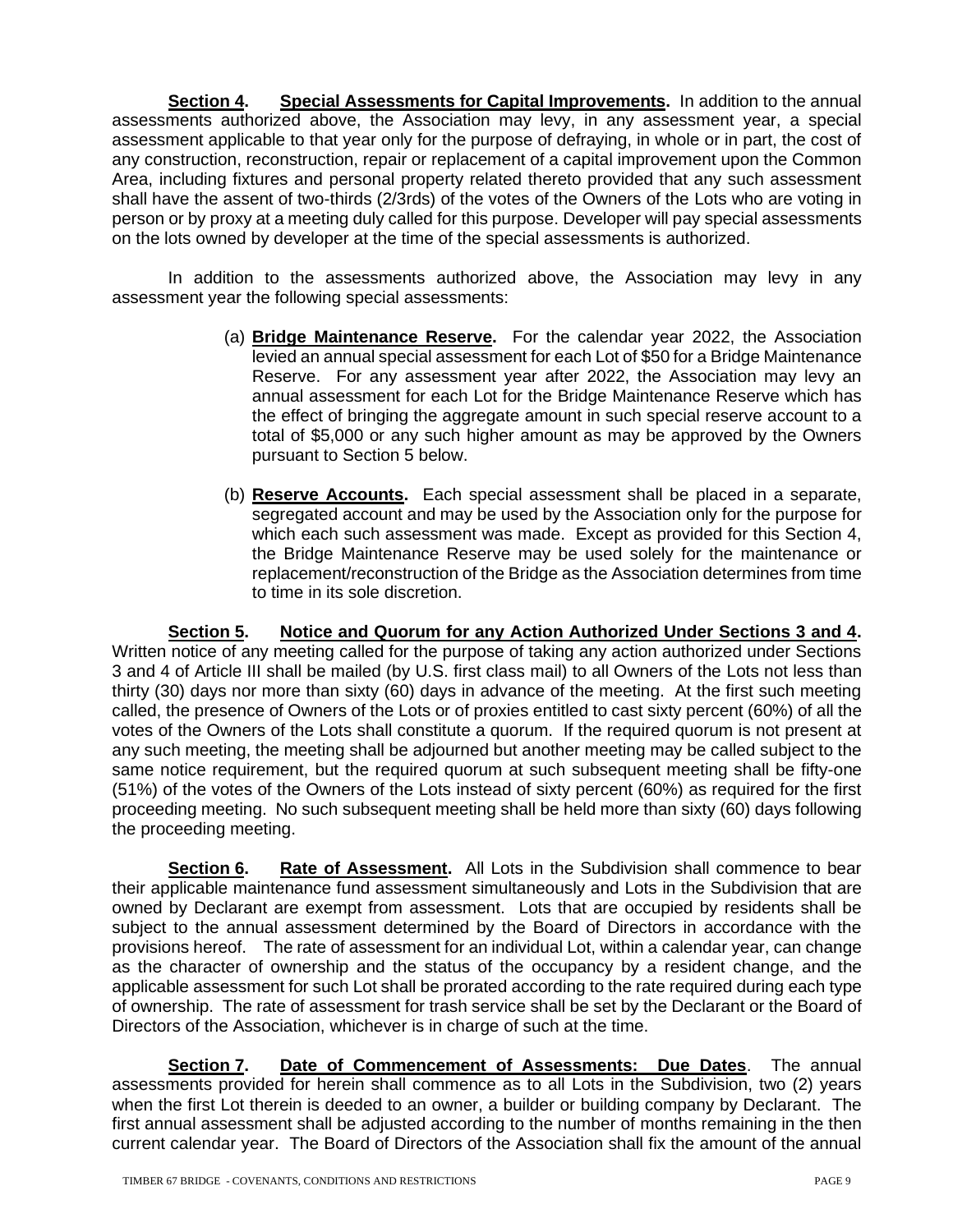assessment against each Lot at least thirty (30) days in advance of each annual assessment period. Written notice of the annual assessment shall be mailed (by U. S. first class mail) to every Owner subject thereto. The Board of Directors shall establish the payment dates. The Association shall, upon demand, and for a reasonable charge, furnish a certificate signed by an officer of the Association setting forth whether the assessments on a specified Lot have been paid and the amount of any delinquencies. The Association shall not be required to obtain a request for such certificate signed by the Owner but may deliver such certificate to any party who in the Association's judgment has a legitimate reason for requesting same.

**Section 8. Effect of Nonpayment of Assessments: Remedies of the Association**. Any assessment not paid within thirty (30) days after the due date shall bear interest from the due date until paid at the lesser of the highest rate allowed by law or eighteen percent (18%) per annum. The Association may bring action at law against the Owner personally obligated to pay the assessment or foreclose the lien against the Lot involved. No Owner may waive or otherwise escape liability for the assessments provided for herein by nonuse of the Common Area, if any, or abandonment of his Lot.

**Section 9. Subordination of the Lien to Mortgages.** The lien of all the assessments provided for herein shall be subordinate to the lien of any first mortgage, subordinate mortgage for home or other improvements, or home equity mortgage, existing at any time upon the particular Lot involved. Sale or transfer of any Lot shall not affect the assessment lien. However, the sale or transfer of any Lot pursuant to mortgage foreclosure (whether by exercise of power of sale or otherwise) or any proceeding in lieu thereof, shall extinguish the lien of such assessments as to payments which became due prior to such sale or transfer. No sale or transfer shall relieve such Lot from liability for any assessments thereafter becoming due or from the lien thereof, but such lien shall exist as, and constitute, a separate and distinct charge and lien on each Lot.

# **ARTICLE V GENERAL PROVISIONS**

**Section 1. Enforcement**. All restrictions, conditions, covenants, reservations, liens and charges now or hereafter imposed by the provisions of this Declaration shall run with the land. The Declarant, the Association, or any Owner shall have the right to enforce, by any proceeding at law or in equity, all restrictions, conditions, covenants, reservations, liens and charges now or hereafter imposed by the provisions of this Declaration. Failure by the Declarant, the Association, or by any Owner to enforce any covenant or restriction herein contained shall in no event be deemed a waiver of the right to do so thereafter.

**Section 2. Owner's Easement of Enjoyment** Every Owner shall have a right and easement of enjoyment in and to the Common Area, if any, which shall be appurtenant to and shall pass with the title to every Lot subject to the following provisions:

- 2.01 The right of the Association to charge reasonable admission and other fees for the use of the Common Area, if any.
- 2.02 The right of the Association to suspend the voting rights and right to use of the Common Area, if any, by an Owner for any period during which any assessment against his Lot remains unpaid; and for a period not to exceed sixty (60) days from each infraction of its published rules and regulations.
- 2.03 The right of the Association to dedicate or transfer all or any part of the Common Area, if any, to any public agency, authority or utility for such purposes and subject to such conditions as may be agreed to by the Owners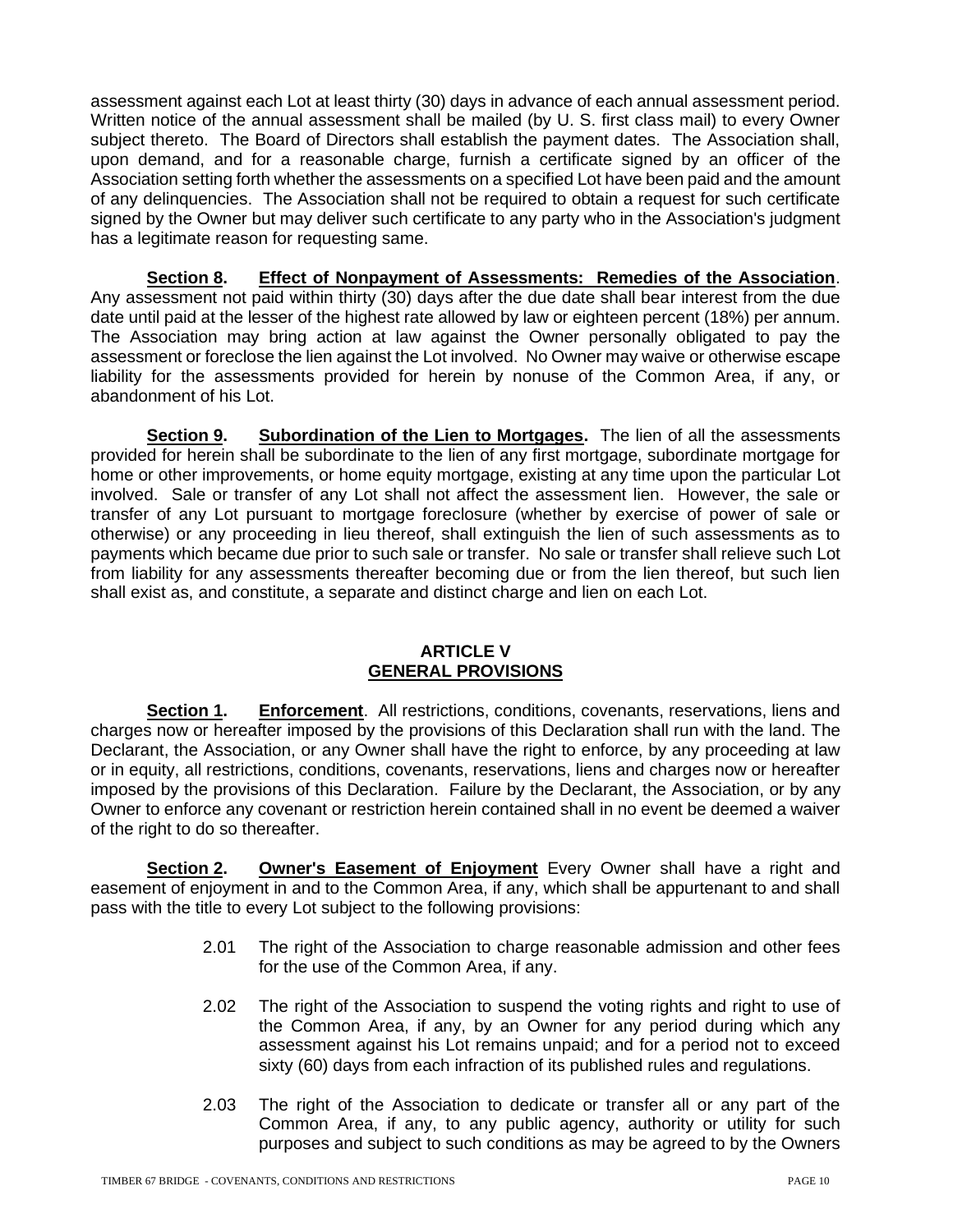of the Lots. No such dedication or transfer shall be effective unless an instrument signed by two-thirds (2/3rds) of the Owners of the Lots agreeing to such dedication or transfer has been recorded in the Deed Records of Washington County, Texas.

**Section 3. Delegation of Use**. In accordance with the Bylaws of the Association, any Owner may delegate his right of enjoyment to the Common Area and facilities, if any, to the members of his family, his tenants or contract purchasers who reside on the property.

**Section 4. Amendment.** The covenants and restrictions of this Declaration shall run with and bind the land, for a term of fifty (50) years from the date this Declaration is recorded, after which time they shall be automatically extended for successive periods of twenty (20) years. This Declaration may be amended during the first fifty (50) year period by an instrument signed by those Owners of the Lots owning not less than ninety percent (90%) of the Lots, and thereafter by an instrument signed by those Owners of the Lots owning not less than seventy-five percent (75%) of the Lots. Declarant may amend this Declaration without approval or consent of Owners of the Lots by an instrument signed by it any time during a period ending on the later of two (2) years from the date of recordation of this instrument or when the Declarant has sold ninety percent (90%) of the Lots. No person shall be charged with notice of or inquiry with respect to any amendment until and unless it has been filed for record in the Deed Records of Washington County, Texas.

**Section 5. Annexation.** Declarant may annex additional residential property and/or Common Area to the Property without approval or consent of Owners of the Lots.

**Section 6. Gender and Number**. Whenever used, the singular number shall include the plural, the plural the singular, and the use of any gender shall be applicable to all genders.

**Section 7. Headings.** The paragraph entitlements hereof are inserted for convenience of reference only and shall in no way alter, modify or define, or be used in construing, the text of such paragraphs.

**Section 8. Execution by the Association**. The Association, by joining in the execution hereof agrees to be bound by all the terms and provisions of this Declaration.

**Section 9.** Retention of Rights By Declarant. Declarant retains the right to enforce deed restrictions by Declarant or Declarant's agent being an additional member to the board of directors for a period of ten (10) years after all Lots are sold. Declarant will advise board of directors of the Association of any failure to comply with the deed restrictions and bylaws. Declarant may enforce deed restrictions and bylaws of the Timber 67 Bridge Declaration of Covenants, Conditions, and Restrictions. Declarant or Declarant's Agent must remain actively engaged in board function, defined as attending ninety percent (90%) of all meetings in person.

**SIGNED the \_\_\_\_\_\_\_\_\_\_\_ day of \_\_\_\_\_\_\_\_\_\_\_\_\_\_\_2022.**

#### **DECLARANT:**

TIMBER 67 BRIDGE LANDOWNERS ASSOCIATION, INC.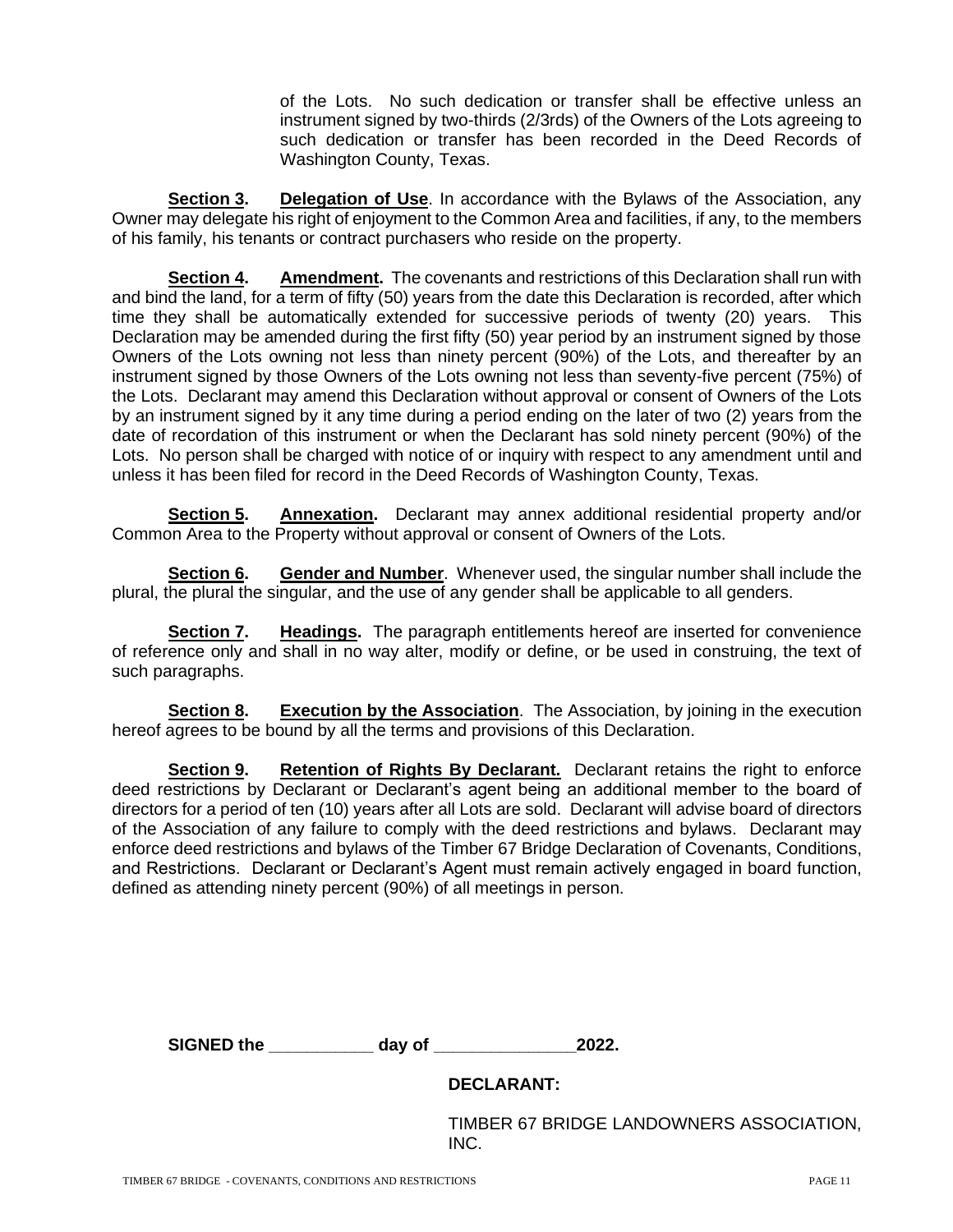$BY:$ 

Terry S. Ward, President

THE STATE OF TEXAS

COUNTY OF HARRIS

This instrument was acknowledged before me on \_\_\_\_\_\_\_\_\_\_\_\_\_, 2022, by Terry S. Ward, President of TIMBER 67 BRIDGE LANDOWNERS ASSOCIATION, INC., a Texas non-profit corporation, on behalf of said corporation and in the capacity therein stated.

§

\_\_\_\_\_\_\_\_\_\_\_\_\_\_\_\_\_\_\_\_\_\_\_\_\_\_\_\_\_\_\_\_\_\_\_\_\_\_\_\_\_ Notary Public, State of Texas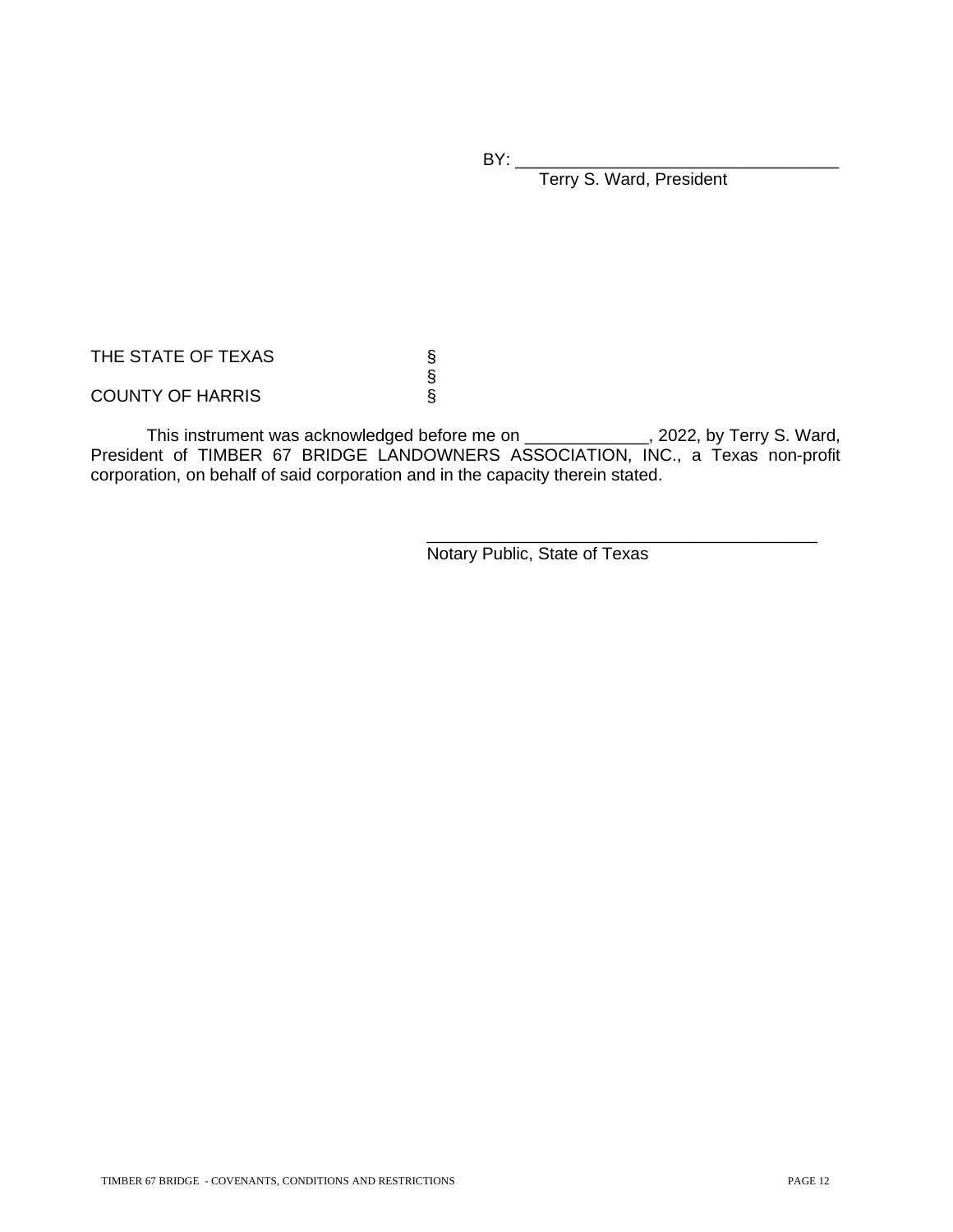# CONSENT AND SUBORDINATION

 CITIZENS STATE BANK ("Lienholder") joins herein solely for the purpose of subordinating the liens held by it of record upon the Property to the covenants, conditions and restrictions hereby imposed by Declarant with, however, the stipulation that such subordination does not extend to any lien or charge imposed by or provided for in this Declaration.

#### CITIZEN STATE BANK

|                       | By: <u>Denomination</u> |
|-----------------------|-------------------------|
|                       | Name:                   |
|                       |                         |
|                       |                         |
| <b>STATE OF TEXAS</b> | §                       |
| COUNTY OF ________    | S<br>S                  |
|                       |                         |

This instrument was acknowledged before me on the day of and the day of the same 2022, by \_\_\_\_\_\_\_\_\_\_\_\_\_\_\_\_\_, \_\_\_\_\_\_\_\_\_\_\_, of CITIZENS STATE BANK on behalf of said of said entity and in the capacity therein stated.

Notary Public in and for the State of Texas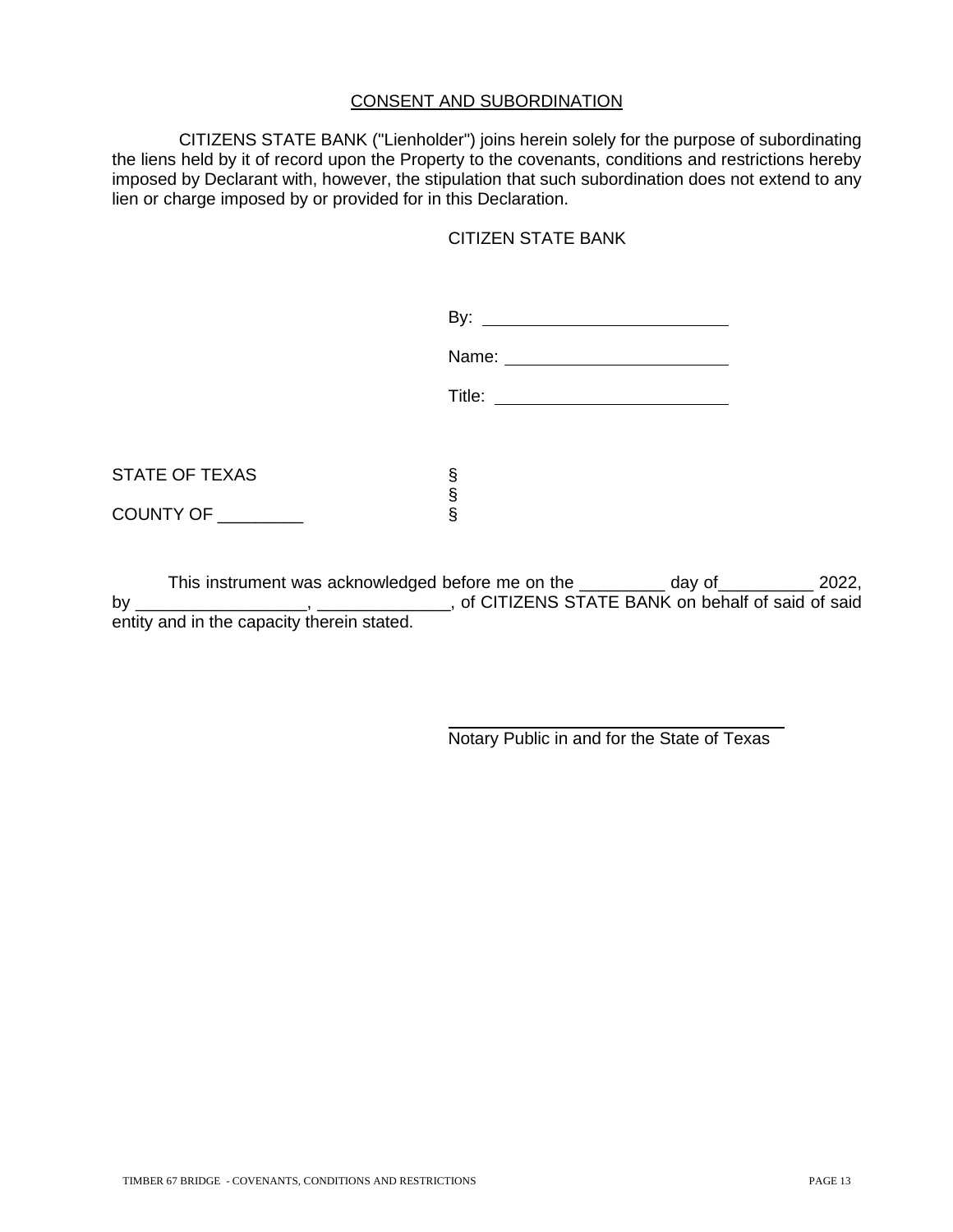# **EXHIBIT A**

Legal Description

## **TRACT l:**

Allthat certaintractor parcelof land,lyingandbeingsituatedinWashington County, Texas, out of the David Lawrence Survey, Abstract No. 75, containing 39.25 acres, more or less, and being more fully described bymetes and bounds in**Exhibit "A"** attached hereto andmade a part hereof forall purpose pertinent.

#### **TRACT2:**

All that certain tract or parcel of land, lying and being situated inWashington County, Texas, out of the David Lawrence Survey, Abstract No. 75, containing 37.69 acres, more or less, and being more fully described by metes and bounds in **Exhibit** "A" attached hereto and made a part hereof for all purposes pertinent.

**LESS HOWEVER:** All that certain tract or parcel of land, lying and being situated in Washington County, Texas, out of the David Lawrence Survey, being that portion of the property known as Lots one (1), two (2), three (3), and four (4) as contained within the Chappell Hill West Subdivision, as set out in Plat Cabinet File Nos. 755A - 756B,

Plat Records of Washington County, Texas.

TRACT 1 EXHIBIT "A"

FIELD NOTE DESCRIPTION OF 39.25 ACRES, MORE OR LESS, IN THE D. LAWRENCE SURVEY, ABSTRACT 75, WASHINGTON COUNTY, TEXAS, BEING THAT TRACT CALLED 39.337 ACRES IN A DEED TO DAVID B. McGUIRE RECORDED IN VOLUME 1499, PAGE 335, OPRWCT (OFFICIAL PUBLIC RECORDS OF WASHINGTON COUNTY, TEXAS) AND BEING MORE PARTICULARLY DESCRIBED BY METES AND BOUNDS AS FOLLOWS:

BEGINNING at a 1/2" iron rod set in the north line of FM 2447, for the southwest corner of that tract called 39.337 acres (also known as Tract E) in a deed to Thaddeus J. Felchak, Jr. et al recorded in Volume 775, Page 53, OPRWCT and for the southeast corner of this description;

THENCE leaving the POINT OF BEGINNING, with the north line of FM 2447 S 82°31'53" W a distance of 599.86 feet to a 1/2" iron rod set for the southeast corner of that tract called 39.337 acres (also known as Tract C) in a deed to Cody Van Felchak Hughey recorded in Volume 775, Page 53, OPRWCT and for the southwest corner of this description;

THENCE leaving FM 2447 and with the east line of the Hughes tract N 02°55'43'" W a distance of 2789.01 feet to a l/2" iron rod set in the south line of that tract called 47.00 acres in a deed to David K. Beach, et ux recorded in Volume 1358 Page 848, OPRWCT, for the northeast corner of the Hughes tract and the northwest corner of this description;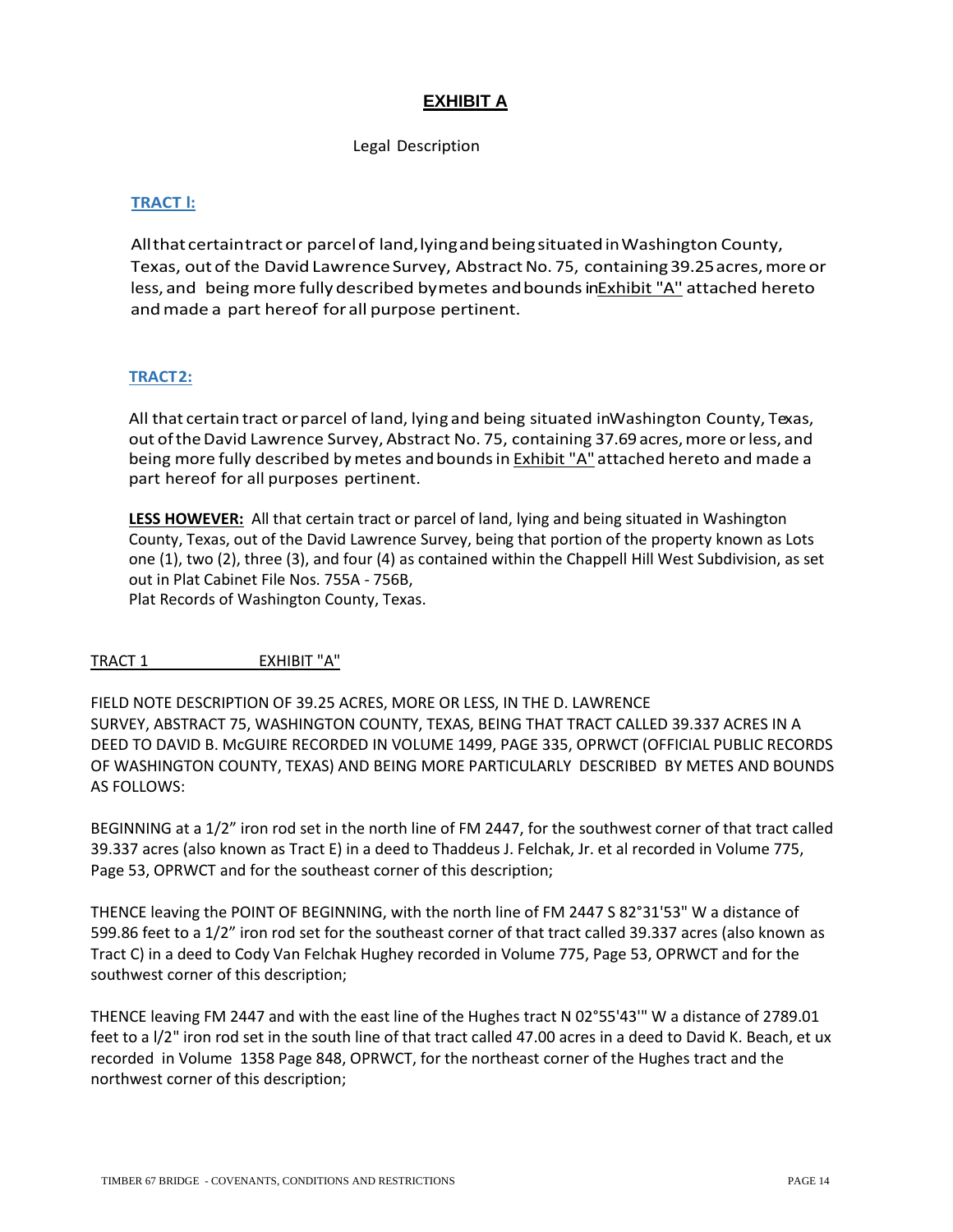THENCE with the south line of the Beach tract N 87°11'39" E a distance of 428.37 feet to a 5/8" iron rod found with a plastic cap stamped ''Frank Surveying 5953" for the southeast corner of the Beach tract and the southwest corner of that tract called 44.2285 acres in a deed to Robert T. Effinger III, Trustee recorded in Volume 1129, Page 1005 OPRWCT;

THENCE with the south line of the Effinger tract N 86°49'21"E n distance of 356.12 feet to a 1/2" iron rod set for the northwest corner of the previously mentioned Felchak tract and the northeast corner of this description;

THENCE with the west line of the Felchak tract the following two courses:

1. S 04°37'37" W a distance of 2267.94 feet to a 1/2" iron rod set, and

2. S 15°40'18';E a distance of 506.39 feet to the POINT OF BEGINNING.

There are 39.25 acres, more or less, described in these field notes.

#### TRACT 2 EXHIBIT "A"

FIELD NOTE DESCRIPTION OF 37.69 ACRES, MORE OR LESS, IN THE D. LAWRENCE SURVEY, ABSTRACT 75, WASHINGTON COUNTY, TEXAS, BEING A PORTION OF THAT TRACT'CALED 39.337 ACRES IN A DEED TO THADDEUS J. FELCHAK, JR. ET AL RECORDED IN VOLUME 775, PAGE 53, OPRWCT (OFFICIAL PUBLIC RECORDS OF WASHIN'GTON COUNTY TEXAS) AND BEING MORE PARTICULARLY DESCRIBED BY METES AND BOUNDS AS FOLLOWS:

BEGINNING at a 1/2" iron rod found with a plastic cap in the north line of FM 2447 for the southwest corner of a 2.000 acre tract cut of the 39.337 acre tract for the southeast corner of this description;

THENCE leaving the 2.000 acre cut out and the POINT OF BEGINNING, with the north line of FM 2447 S 84°15'28" W a distance of 509.04 feet to a 3/8" iron rod found and S 82°36'09" W a distance of 1050.54 feet to a 1/2" iron rod set for the southeast corner of that tract called 39.337 acres in a deed to David B. McGuire recorded in Volume 1499, Page335, OPRWCT and for the southwest corner of this description;

THENCE leaving FM 2447, with the east line of the McGuire tract N 15°4-0'18" W a distance of 506.39 feet to a 1/2" iron rod set and N 04°37'37" E a distance of 2261.94 feet to a 1/2" iron rod set in the south line of that tract called 44.2285 acres in a deed to Robert F. Effinger, III Trustee recorded in Volume 1129, Page 1005, OPRWCT, for the northeast corner of the McGuire tract and the northwest corner of this description;

THENCE leaving the McGuire tract with the south line of the Effinger tract N 86°49'21" E a distance of 845.38 feet to a 1/2" iron rod found with a plastic cap for the northwest corner of that tract called 27.799 acres in a deed to Robert F. Nash, et ux recorded in Volume 1205, Page 490, OPRWCT and for the northeast corner of this description;

THENCE leaving the Effinger tract with the west line of the Nash tract S 27°55'34" W a distance of 865.27 feet to a 1/2" iron rod found for the northwest corner of that tract called 7.824 acres in a deed to Sylvia Anne Hines recorded in Volume 503, Page 659, OPRWCT and for the southwest corner of the Nash tract;

THENCE leaving the Nash tract with the west line of the Hines tract S 28°02'44" W a distance of 209.99 feet to a 1/2" iron rod found for the northwest corner of that tract called 50.04 acres in a deed to William Prewitt, et ux recorded in Volume l308, Page 175, OPRWCT and for the southwest corner of the Hines tract;

THENCE leaving the Hines tract with the west line of the Prewitt tract S 28°02'44" W a distance of 245.96 feet to a calculate point in a creek;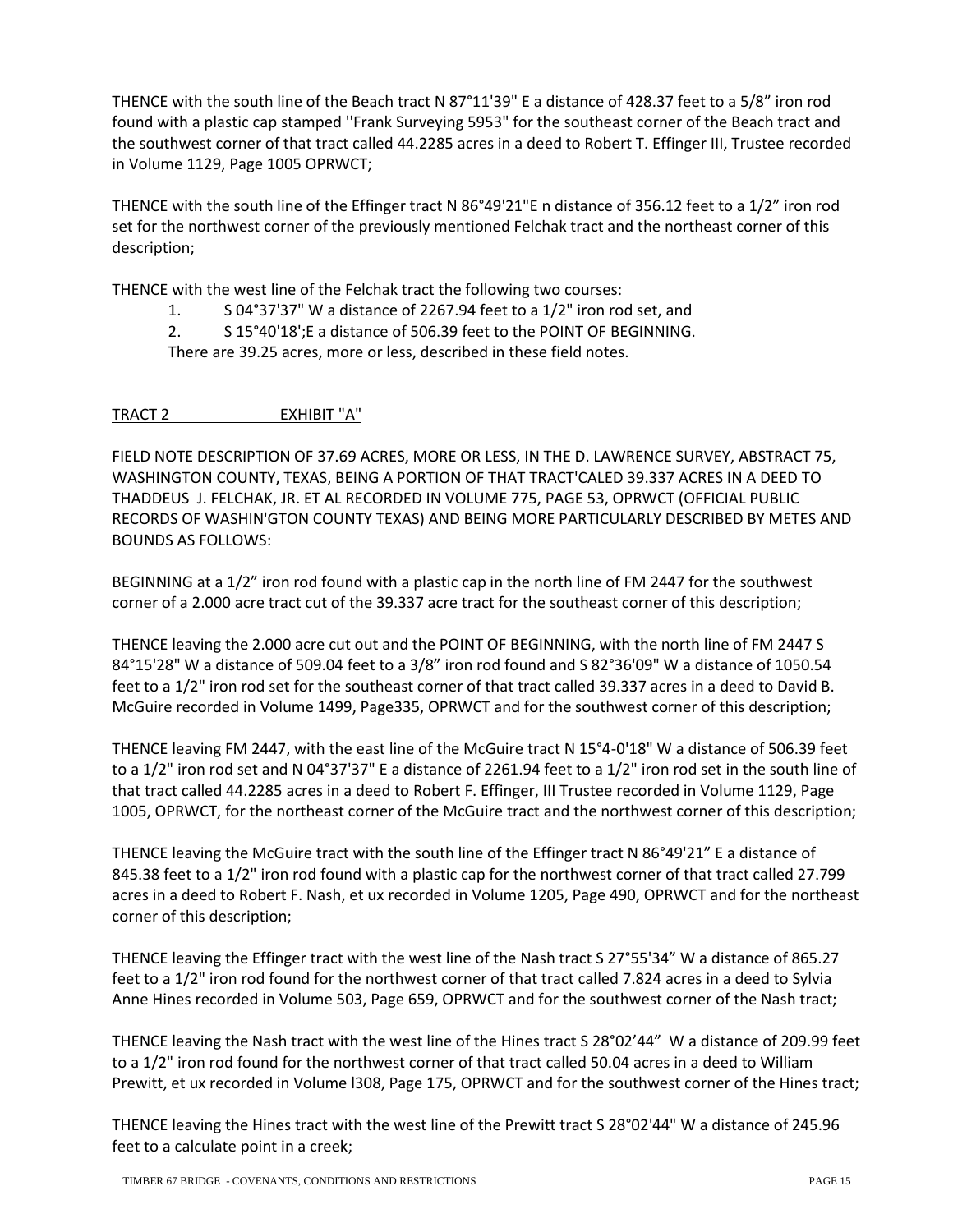THENCE with the centerline of a creek (all property corners within the creek are calculated points) and the west line of the Prewitt tract the following twenty three courses:

- 1. THENCE S 83°55'13" W a distance of l4.85 feet,
- 2. THENCE S 51°50'57" W a distance of 73.0l feet,
- 3. THENCE S 21°39'50" E a distance of 29.0l feet;
- 4. THENCE S 77°24'46" E a distance of 110.64 feet,
- 5. THENCE S 01°50' 56" E a distance of 66.26 feet,
- 6. THENCE S 31°52'22" W a distance of 52.59 feet,
- 7. THENCE S 18°57'19" W a distance of 56.13 feet,
- 8. THENCE S 29°46'34" E a distance of 46.16 feet,
- 9. THENCE S 11°46'20" W a distance of 102.34 feet,
- 10. THENCE S 39°40'42" W a distance of 82.29 feet,
- 11. THENCE S 07°59'02" E a distance of 60.00 feet,
- 12. THENCE S 80°47'50" E a distance of 55.65 feet,
- 13. THENCE S 76°27'11" E a distance of 30.52 feet,
- 14. THENCE S 10°34'32" E a distance of 137.39 feet,
- 15. THENCE S 24°51'15" W a distance of 90.54 feet,
- 16. THENCE S 01°56'28" W a distance of 111.98 feet,
- 17. THENCE S 47°18'13" W a distance of 19.79 feet,
- 18. THENCE S 86°11'04" W a distance of 100.83 feet,
- 19. THENCE S 70°02'59" W a distance of 36.61feet,
- 20. THENCE S 74°34'08" W a distance of 104.71 feet,
- 21. THENCE S 04°14'19" E a distance of 71.98 feet,
- 22. THENCE S 17°21'09" W a distance of 106.27 feet, and

23. THENCE S 43°01'47" W a distance of 15.45 feet to the southwest corner of the Prewitt tract

and an interior corner of this description;

THENCE leaving the creek with the south line of the Prewitt tract S 87°07'37" E a distance of 1523.13 feet to a 1/2" iron rod found with a plastic cap for the northwest corner of the previously mentioned 2.000 acre cut out;

THENCE leaving the Prewitt tract, crossing the original Felchak 39.337 acre tract and with the west line of the 2.000 acre tract S 03°30'41" E a distance of 251.09 feet to the POINT OF BEGINNING. There are 37.69 acres, more or less, described in these field notes.